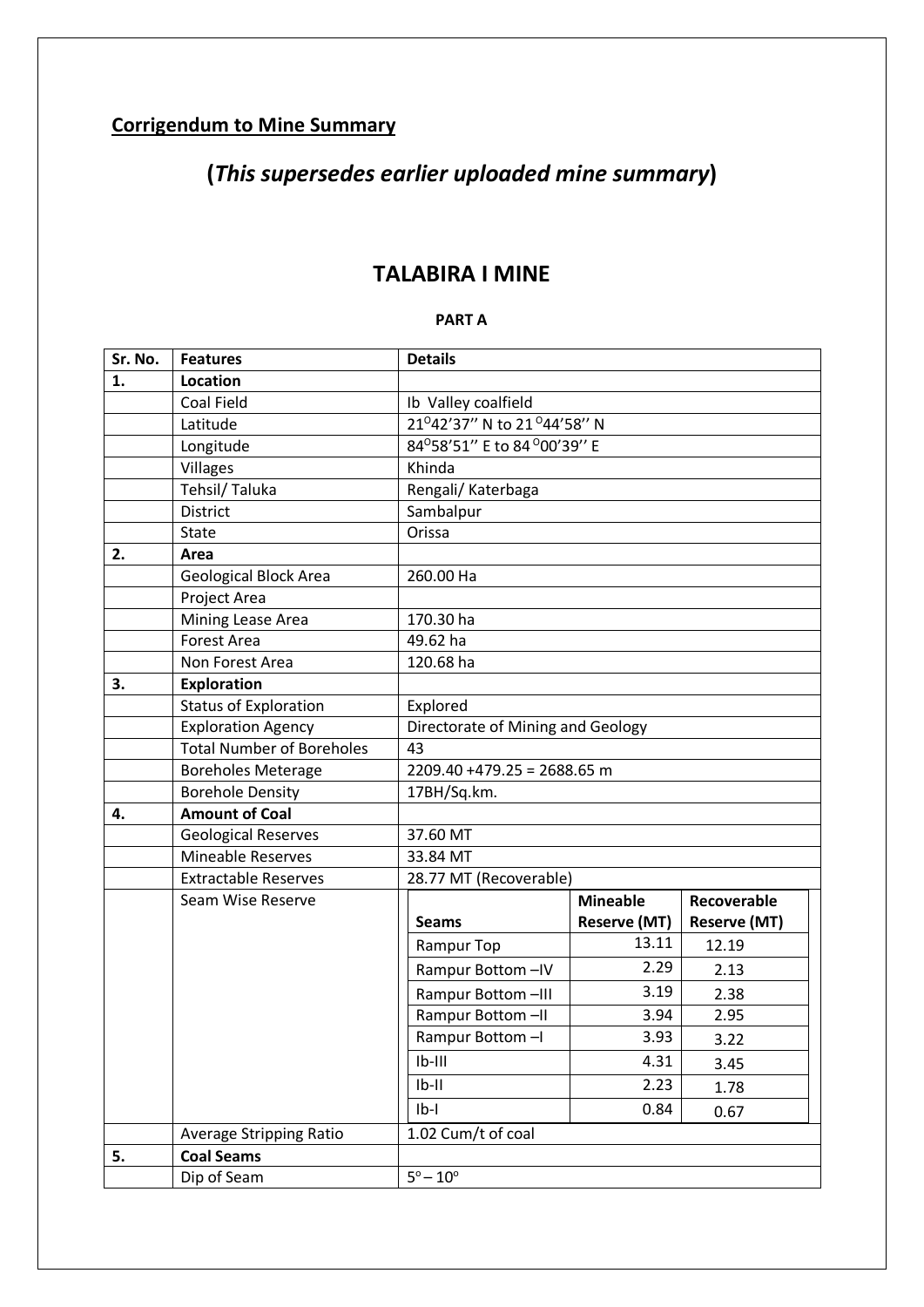|    | Direction of Strike               |                                                                                   |                                             |  |
|----|-----------------------------------|-----------------------------------------------------------------------------------|---------------------------------------------|--|
|    | Coal Seams                        | <b>Seams</b>                                                                      | <b>Thickness</b>                            |  |
|    |                                   | Rampur Top                                                                        | 28.42-49.59                                 |  |
|    |                                   | Rampur Bottom-IV                                                                  | 00.86-02.76                                 |  |
|    |                                   | Rampur Bottom-III                                                                 | 01.50-03.22                                 |  |
|    |                                   | Rampur Bottom-II                                                                  | 00.76-04.92                                 |  |
|    |                                   | Rampur Bottom-I                                                                   | 00.63-05.22                                 |  |
|    |                                   | $Ib-III$                                                                          | 00.40-03.83                                 |  |
|    |                                   | $Ib-II$                                                                           | 00.14-02.07                                 |  |
|    |                                   | $Ib-I$                                                                            | 00.25-02.64                                 |  |
|    | Partings                          | <b>Partings</b>                                                                   | <b>Thickness</b>                            |  |
|    |                                   | Parting between Rampur Top<br>and Rampur Bottom-IV                                | 00.96-04.89                                 |  |
|    |                                   | Parting between Rampur<br>Bottom - IV and Rampur<br>Bottom-III                    | 00.40-05.03                                 |  |
|    |                                   | Parting between Rampur<br>Bottom -III and Rampur<br>Bottom-II                     | 00.72-06.15                                 |  |
|    |                                   | Parting between Rampur<br>Bottom -II and Rampur Bottom<br>–∣                      | 00.34-05.63                                 |  |
|    |                                   | Parting between Rampur<br>Bottom - I and Ib-III                                   | 01.12-10.31                                 |  |
|    |                                   | Parting between Ib-III and Ib-II                                                  | 02.34-11.90                                 |  |
|    |                                   | Parting between Ib-II and Ib-I                                                    | 02.66-17.62                                 |  |
|    | Faults                            | Name of Fault                                                                     | Throw (m)<br>(As per GR 1995)               |  |
|    |                                   | $F1-F1$                                                                           | <b>Boundary Fault</b>                       |  |
|    |                                   | $F2-F2$                                                                           | $20m - 30m$                                 |  |
|    |                                   | F3-F3                                                                             | $10 - 15m$                                  |  |
| 6. | Grade                             |                                                                                   |                                             |  |
|    | Grade                             | F (Average)                                                                       |                                             |  |
| 7. | <b>Accessibility</b>              |                                                                                   |                                             |  |
|    | <b>Nearest Rail Head Distance</b> | Lapanga at a distance of 6 km (Jharsuguda-Sambalpur<br>branch line of SE Railway) |                                             |  |
|    | Road                              | <b>SH No.10</b>                                                                   |                                             |  |
|    | <b>Airport Distance</b>           |                                                                                   |                                             |  |
| 8. | Hydrography                       |                                                                                   |                                             |  |
|    | Local Surface Drainage            |                                                                                   |                                             |  |
|    | Channels<br>Rivers/Nala           | Ib River- 7.5 km NW                                                               |                                             |  |
|    |                                   |                                                                                   | Bhedan River- 2.0 km NE southerly direction |  |
|    |                                   | Hirakund Reservoir - adjacent to the mine on southern                             |                                             |  |
|    |                                   | side                                                                              |                                             |  |
| 9. | Climate                           |                                                                                   |                                             |  |
|    | Average Annual Rainfall           | 1337mm                                                                            |                                             |  |
|    | Temperatures (Winter)             | $10^{\circ}$                                                                      |                                             |  |